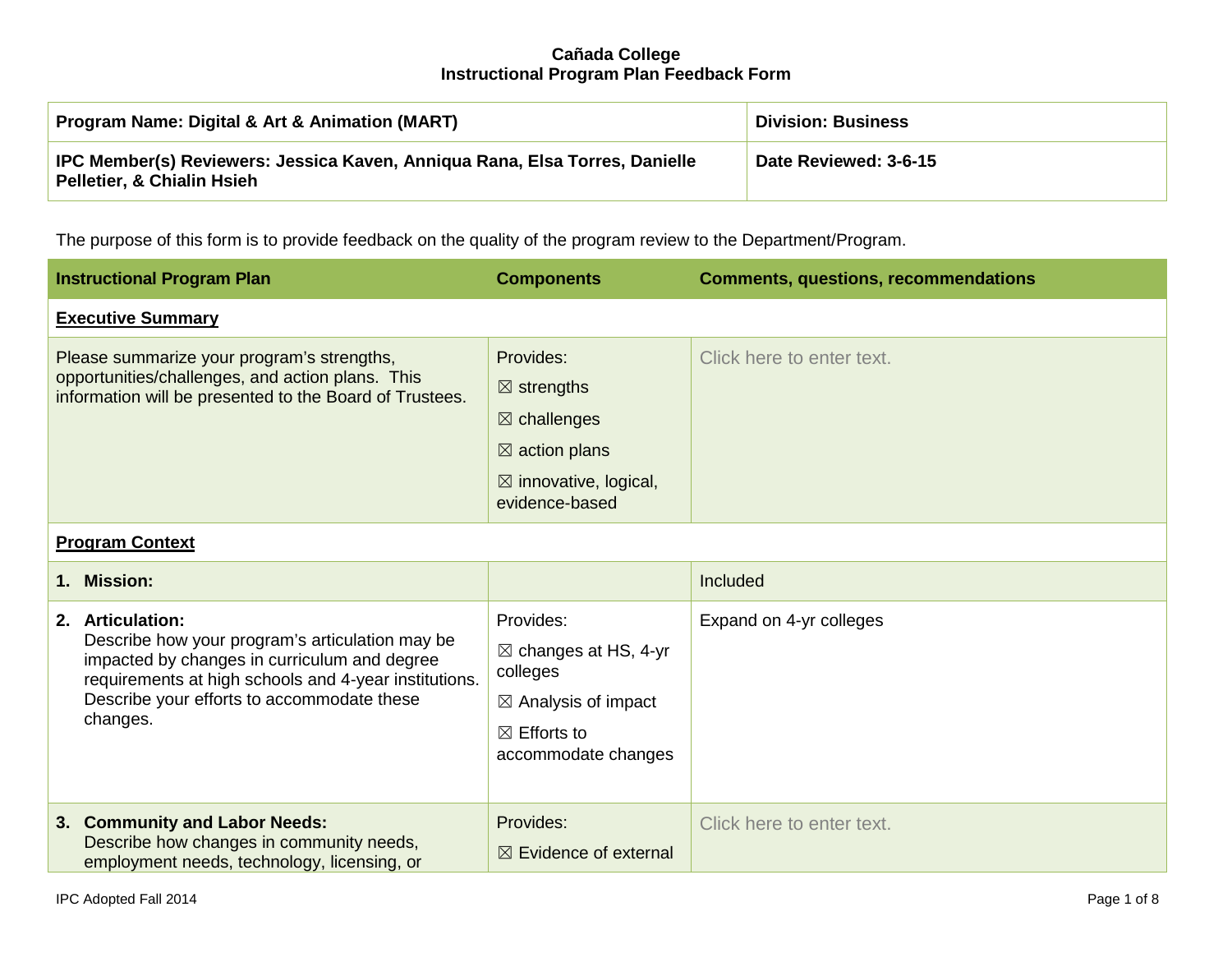| accreditation affect your program. CTE programs<br>should identify the dates of their advisory group<br>meetings.                                                                                                                           | changes<br>$\boxtimes$ Analysis of impact<br>$\boxtimes$ Advisory group<br>information                                                                        |                                             |
|---------------------------------------------------------------------------------------------------------------------------------------------------------------------------------------------------------------------------------------------|---------------------------------------------------------------------------------------------------------------------------------------------------------------|---------------------------------------------|
| <b>Instructional Program Plan</b>                                                                                                                                                                                                           | <b>Components</b>                                                                                                                                             | <b>Comments, questions, recommendations</b> |
| <b>Looking Back</b>                                                                                                                                                                                                                         |                                                                                                                                                               |                                             |
| 4. Curricular Changes:<br>List any significant changes that have occurred in<br>your program's curricular offerings, scheduling, or<br>mode of delivery. Explain the rationale for these<br>changes.                                        | Provides:<br>$\boxtimes$ description of<br>curricular changes<br>$\boxtimes$ rationale for these<br>changes                                                   | Click here to enter text.                   |
| 5. Progress Report:<br>Provide your responses to all recommendations<br>received on your last program review and report on<br>progress made on previous action plans and<br>strategic goals.                                                | Provides:<br>☑ responses address<br>recommendations<br>$\boxtimes$ logical, consistent<br>reasoning<br>☑ progress on action<br>plans/goals                    | Click here to enter text.                   |
| 6. Impact of resource allocations: Describe the<br>impact to-date that each new resource (staff, non-<br>instructional assignment, equipment, facilities,<br>research, funding) has had on your program and<br>measures of student success. | Provides:<br>☑ Evidence of impact<br>on program<br>$\boxtimes$ Impact on student<br>success, including<br>learning outcomes<br>$\boxtimes$ analysis of impact | Click here to enter text.                   |
| <b>Current State of the Program</b>                                                                                                                                                                                                         |                                                                                                                                                               |                                             |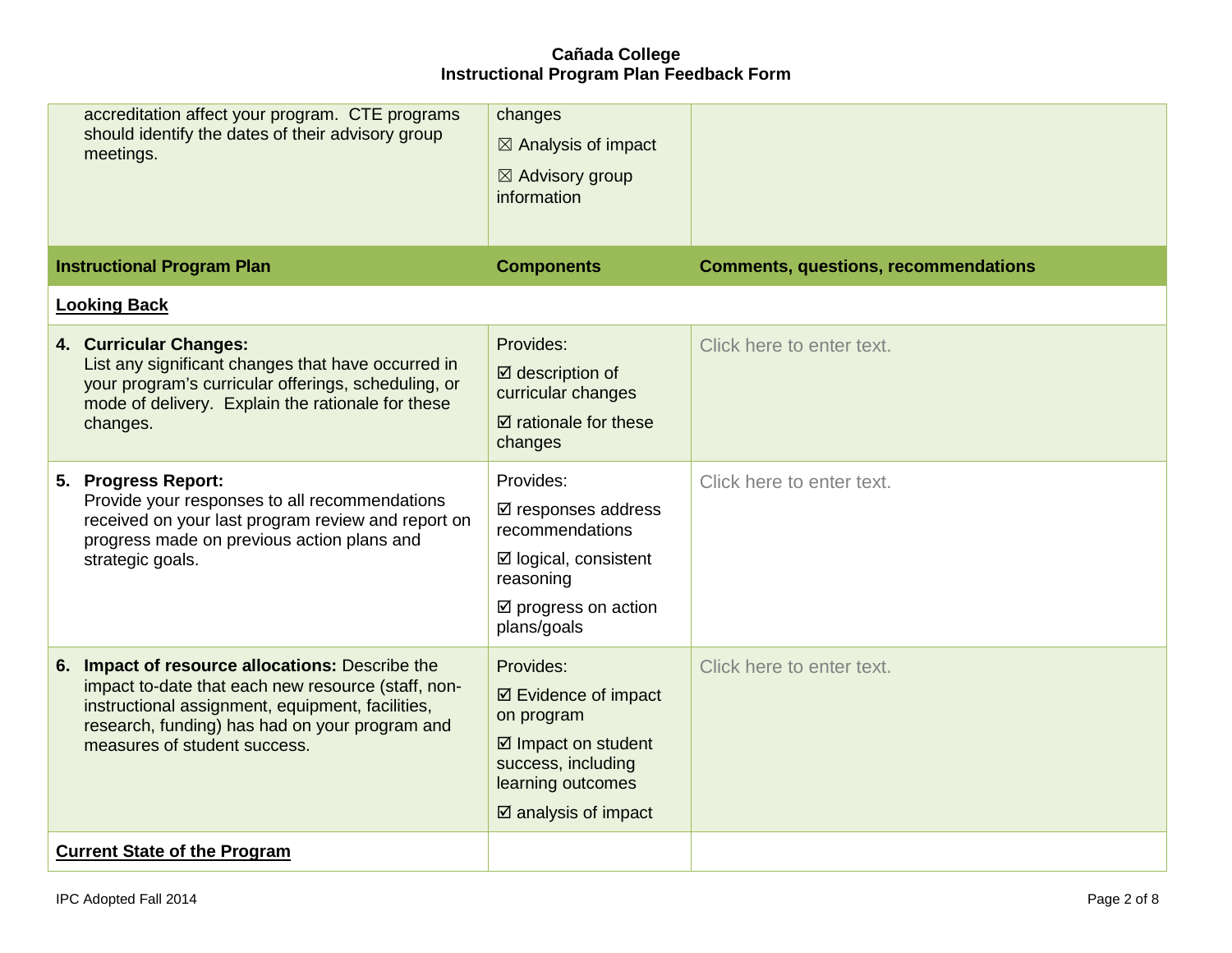|                                     | 7. Connection & Entry:<br>A. Observation: Describe trends in program and<br>course enrollments, FTES, LOAD and Fill<br>Rates. Cite quantitative data and specific tables<br>from the data packets.    | Provides:<br>☑ Descriptive summary<br>of data<br>☑ Analysis of data                                                                        | Click here to enter text.                                                        |  |
|-------------------------------------|-------------------------------------------------------------------------------------------------------------------------------------------------------------------------------------------------------|--------------------------------------------------------------------------------------------------------------------------------------------|----------------------------------------------------------------------------------|--|
|                                     | B. Observation: Describe trends in program and<br>course enrollments, FTES, LOAD and Fill<br>Rates. Cite quantitative data and specific tables<br>from the data packets.                              | Provides:<br>$\boxtimes$ suggested changes<br>$\Box$ relation to Strategic<br><b>Enrollment Plan</b><br>☑ logical, consistent<br>reasoning | Click here to enter text.                                                        |  |
|                                     | <b>Instructional Program Plan</b><br><b>Components</b><br><b>Comments, questions, recommendations</b>                                                                                                 |                                                                                                                                            |                                                                                  |  |
| <b>Current State of the Program</b> |                                                                                                                                                                                                       |                                                                                                                                            |                                                                                  |  |
|                                     | 8. Progress & Completion:<br>A. Observation: Describe trends in program and<br>course enrollments, FTES, LOAD and Fill<br>Rates. Cite quantitative data and specific tables<br>from the data packets. | Provides:<br>☑ Descriptive summary<br>of data<br>☑ Analysis of data                                                                        | Click here to enter text.                                                        |  |
|                                     | B. Observation: For online courses describe any<br>significant differences in the success and<br>retention of students who are taking online<br>courses compared to face-to-face courses.             | Provides:<br>$\Box$ Descriptive summary<br>of data<br>$\Box$ Analysis of data                                                              | Not applicable                                                                   |  |
|                                     | C. Evaluation: Based on these trends, what do<br>you feel are significant factors or barriers<br>influencing student success in your courses                                                          | Provides:<br>$\boxtimes$ Analysis of barriers                                                                                              | Address suggested changes that in your opinion could<br>improve student success. |  |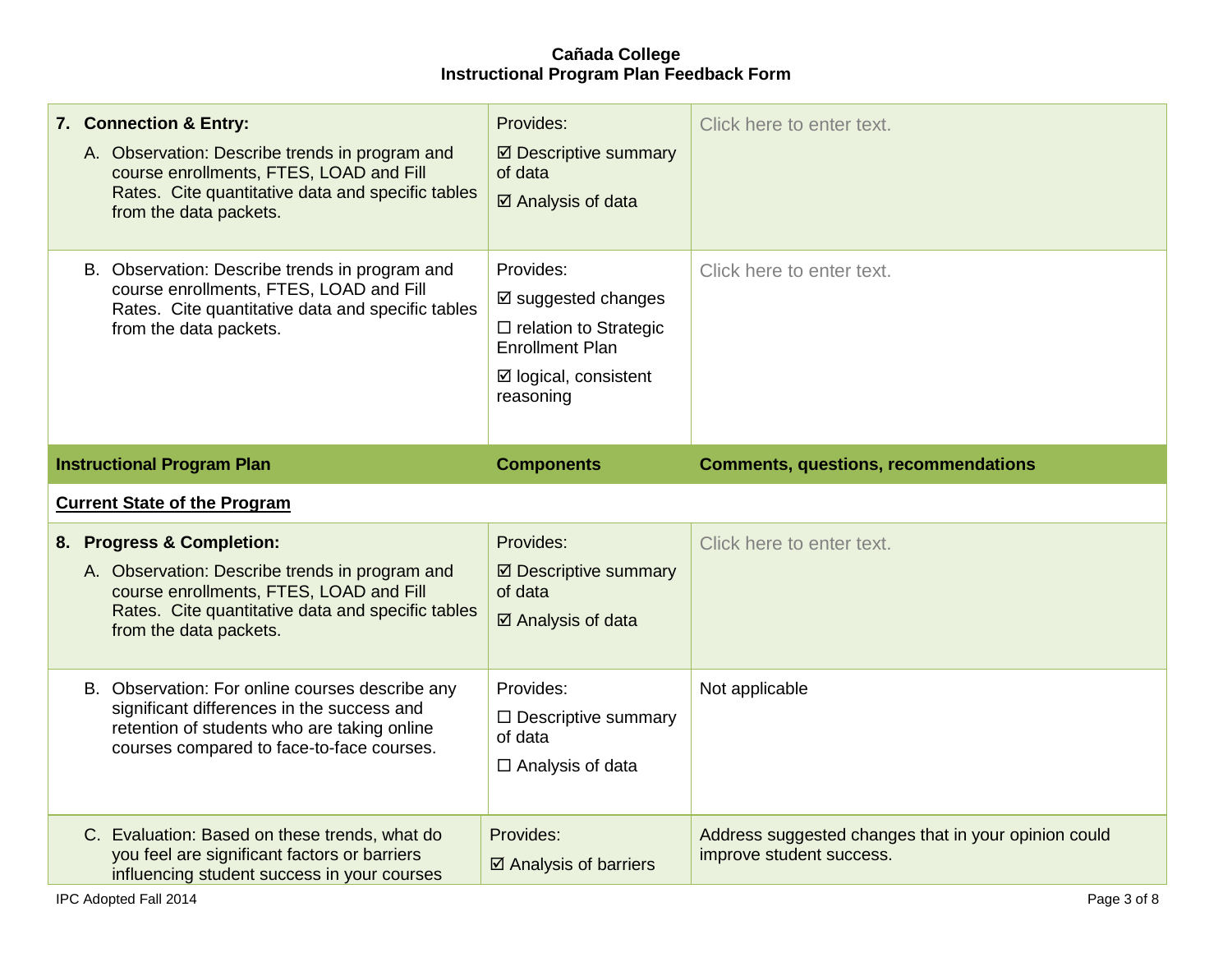| and program? What changes (e.g. in<br>curriculum, pedagogy, scheduling, modality)<br>could be implemented to improve these trends?<br>9. SLO Assessment:                                                                                                                | $\square$ suggested changes<br>$\Box$ relation to Student<br><b>Equity Plan</b><br>☑ logical, consistent<br>reasoning<br>Provides:                                                      | Current TracDat report not provided.           |
|-------------------------------------------------------------------------------------------------------------------------------------------------------------------------------------------------------------------------------------------------------------------------|-----------------------------------------------------------------------------------------------------------------------------------------------------------------------------------------|------------------------------------------------|
| A. Are all course SLOs being systematically<br>assessed at least once/4 years? Describe the<br>coordination of SLO assessment across<br>sections and over time.                                                                                                         | □ Progress of Course<br>SLO work<br>$\Box$ Coordination of SLO<br>work described                                                                                                        |                                                |
| B. Summarize the dialogue that has resulted from<br>these assessments. What are some<br>improvements in your courses that have been<br>implemented through SLO assessment? How<br>has student learning been improved by<br>changes in teaching? Cite specific examples. | Provides:<br>$\boxtimes$ summary of dialogue<br>on SLO results<br>$\boxtimes$ Analysis of effects on<br>teaching<br>$\Box$ Impact on student<br>learning<br>☑ examples of SLO<br>impact | Provide evidence of Impact on student learning |
| <b>Instructional Program Plan</b>                                                                                                                                                                                                                                       | <b>Components</b>                                                                                                                                                                       | <b>Comments, questions, recommendations</b>    |
| 10. PLO Assessment:<br>A. Describe your program's Program Learning<br>Outcomes assessment plan.                                                                                                                                                                         | Provides:<br>$\boxtimes$ complete description<br>$\boxtimes$ logical means of direct<br>and/or indirect                                                                                 | Click here to enter text.                      |
|                                                                                                                                                                                                                                                                         | assessments                                                                                                                                                                             |                                                |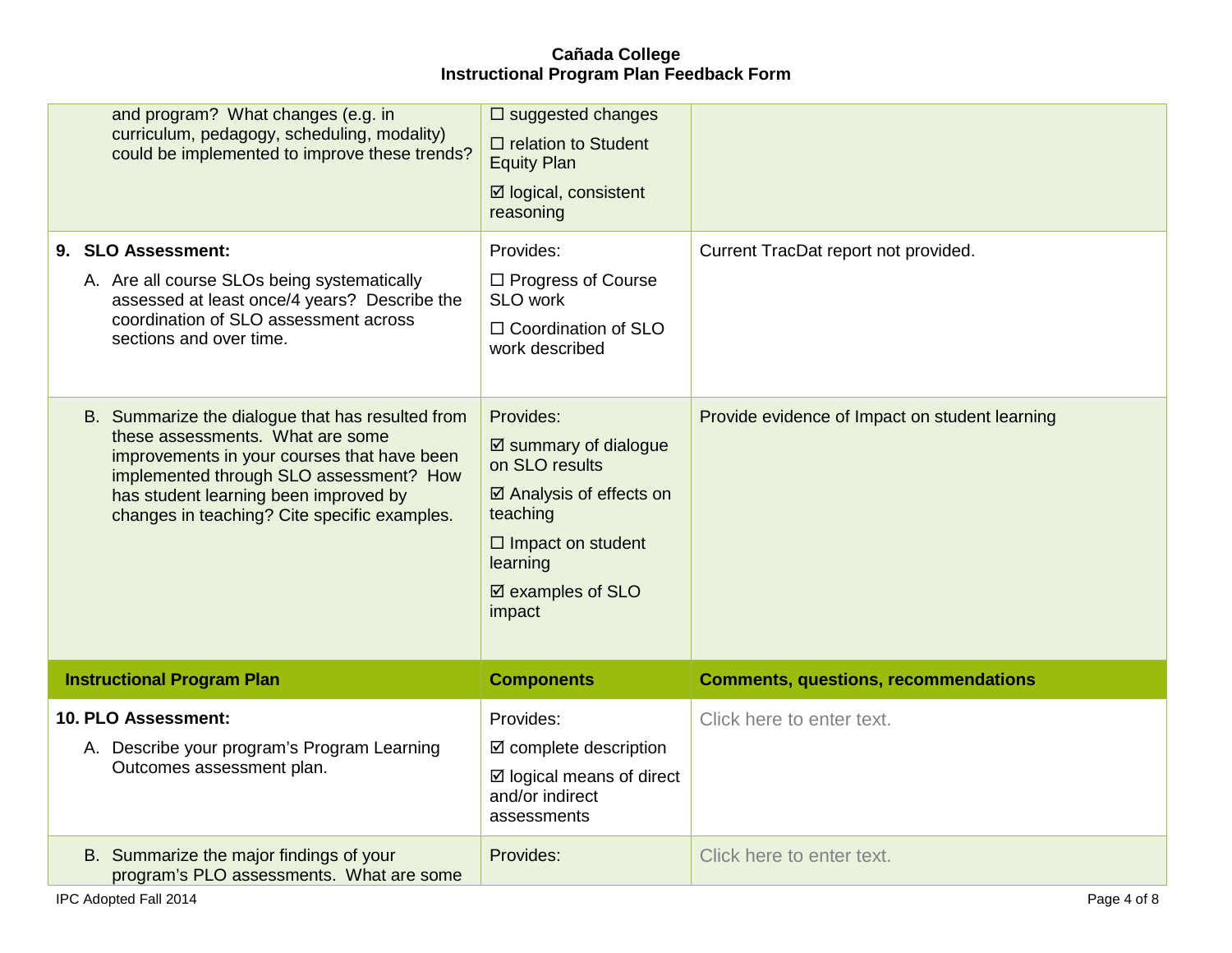| improvements that have been, or can be,<br>implemented as a result of PLO assessment?                                                                                                                                                                                                                                         | ☑ Summary of PLO<br>evidence<br>$\Box$ Analysis<br>$\boxtimes$ Impact on program<br>$\Box$ Examples of changes                                                           |                           |  |
|-------------------------------------------------------------------------------------------------------------------------------------------------------------------------------------------------------------------------------------------------------------------------------------------------------------------------------|--------------------------------------------------------------------------------------------------------------------------------------------------------------------------|---------------------------|--|
| <b>Looking Ahead</b>                                                                                                                                                                                                                                                                                                          |                                                                                                                                                                          |                           |  |
| 11. Strategic action plans:<br>A. How will you address the opportunities for<br>improvement that you identified above in<br>Articulation, Community & Labor Needs,<br>Connection & Entry, Progress & Completion<br>and PLO Assessment? Identify timelines for<br>implementation, responsible party, resource<br>requirements. | Provides:<br>$\boxtimes$ Detailed plan<br>☑ logical, evidence-<br>based rationale<br>$\boxtimes$ timeline with<br>responsible party<br>$\boxtimes$ resource requirements | Click here to enter text. |  |
| <b>Overall Comments/Feedback/Suggestions on Instructional Program Plan:</b><br>Click here to enter text.                                                                                                                                                                                                                      |                                                                                                                                                                          |                           |  |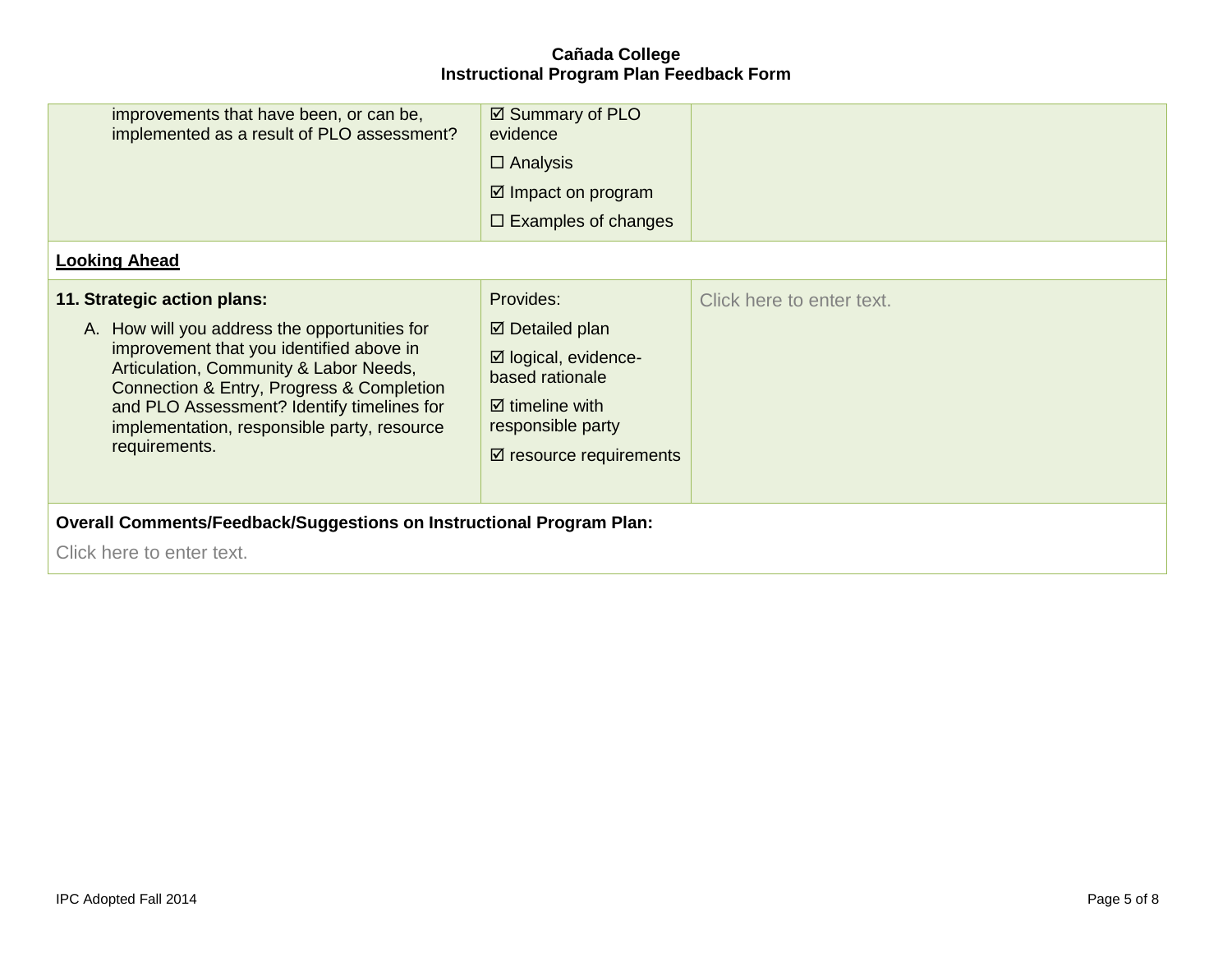| <b>Instructional Program Plan</b>                                                                                                                                                                                                   | <b>Components</b>                                                                            | <b>Comments, questions, recommendations</b> |  |  |
|-------------------------------------------------------------------------------------------------------------------------------------------------------------------------------------------------------------------------------------|----------------------------------------------------------------------------------------------|---------------------------------------------|--|--|
| <b>Resource Requests</b>                                                                                                                                                                                                            |                                                                                              |                                             |  |  |
| 12. Personnel:<br>A. List the current and near-future new or<br>replacement faculty/staff positions that you<br>anticipate requesting. Identify the term or year<br>in which you anticipate submitting the staffing<br>request.     | $\Box$ position request<br>$\Box$ timing<br>$\Box$ brief explanation of<br>impact on program | Not applicable                              |  |  |
| B. Identify any reassigned time/non-instructional<br>assignments that are currently allocated to any<br>of your program's faculty. Describe the impact<br>(positive and negative) that this reassigned<br>time has on your program. | $\Box$ complete info<br>$\square$ explanation of impact<br>on program                        | N/A                                         |  |  |
| C. Links to new position requests and reassigned<br>time/non-instructional assignment applications<br>will be included here                                                                                                         | $\square$ working links to<br>applications                                                   | N/A                                         |  |  |
| 13. Instructional Equipment:<br>A. Provide a list of all equipment needed. In order<br>to be funded, requests must include all the<br>required purchasing information.                                                              | $\Box$ full description<br>$\Box$ explanation of impact<br>on program                        | N/A                                         |  |  |
| B. Will additional space be needed to<br>accommodate the requested equipment? Will<br>the requested equipment require maintenance<br>agreements and or support personnel? If so<br>what are the projected costs?                    | $\Box$ full description<br>$\Box$ explanation of impact<br>on program                        | N/A                                         |  |  |
| 14. Information Technology:<br>A. Provide a list of all software and hardware<br>needed. Include the required purchasing<br>information and/or desired capabilities.                                                                | ☑ full description<br>$\boxtimes$ explanation of impact<br>on program                        | Click here to enter text.                   |  |  |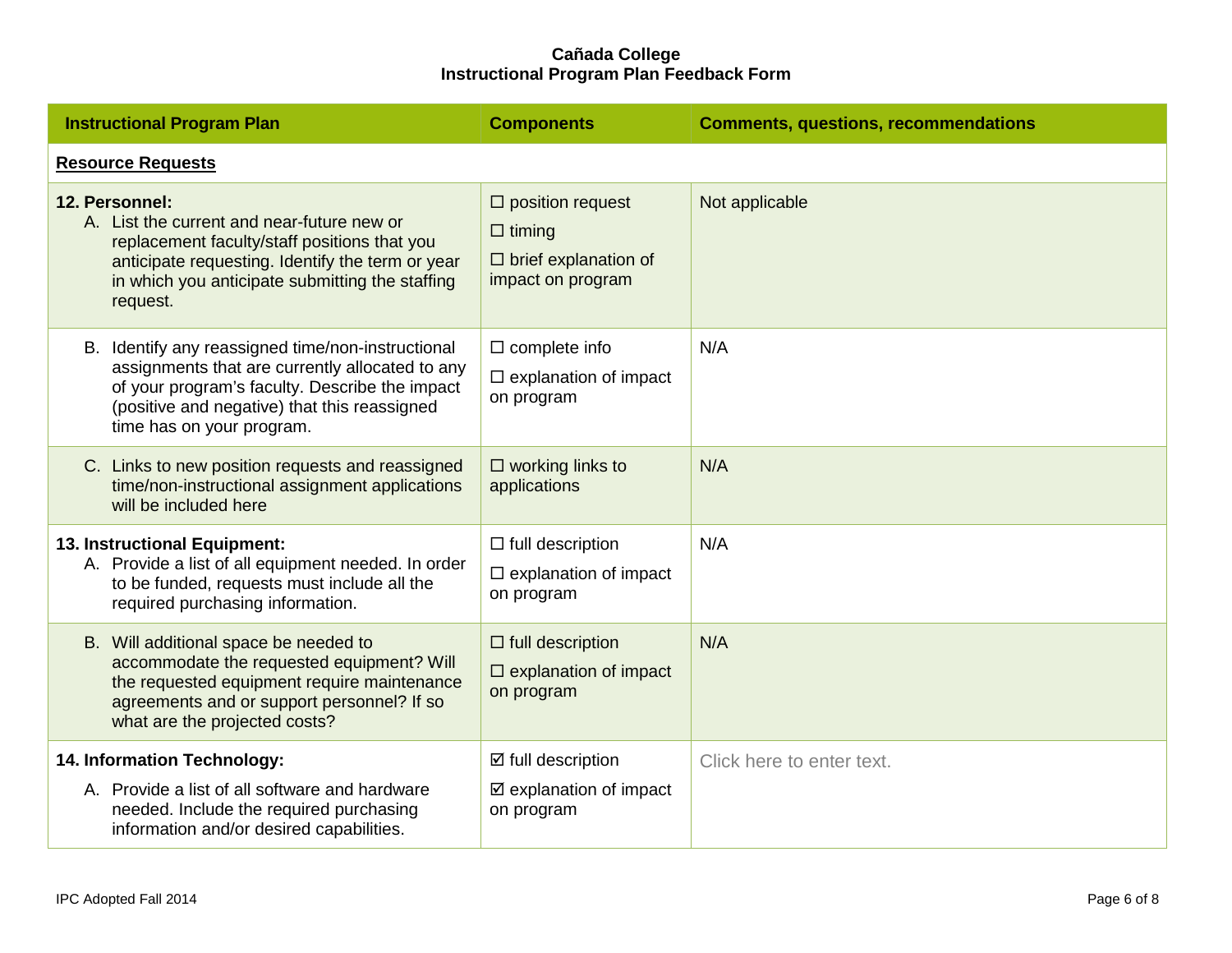| <b>Instructional Program Plan</b>                                                                                                                                                                                                                                | <b>Components</b>                                                                                                                            | <b>Comments, questions, recommendations</b>                            |  |
|------------------------------------------------------------------------------------------------------------------------------------------------------------------------------------------------------------------------------------------------------------------|----------------------------------------------------------------------------------------------------------------------------------------------|------------------------------------------------------------------------|--|
| B. Will additional space be needed to<br>accommodate the requested equipment? Will<br>the requested equipment require maintenance<br>agreements and or support personnel? If so<br>what are the projected costs?                                                 | $\Box$ full description<br>$\square$ explanation of impact<br>on program and IT<br>support                                                   | N/A                                                                    |  |
| 15. Facilities:<br>Identify your program's facilities needs (custodial<br>services, maintenance, remodeling, or new<br>construction) and provide a brief<br>explanation/justification. Please identify if the<br>needs address ADA, safety, or utility concerns. | $\Box$ description<br>$\Box$ explanation of impact<br>on program                                                                             | N/A                                                                    |  |
| 16. Professional Development:<br>A. What professional development is needed to<br>strengthen your program's offerings?                                                                                                                                           | $\boxtimes$ description<br>$\boxtimes$ explanation of impact<br>on program                                                                   | Click here to enter text.                                              |  |
| B. How can CIETL support groups of program<br>faculty and/or faculty at large, through<br>workshops and Flex days? Explain how these<br>activities can contribute to program success<br>and/or support the college's planning<br>initiatives?                    | $\Box$ Evidence cited or<br>analysis is clear                                                                                                | N/A                                                                    |  |
| 17. PRIE Research:<br>Identify your program's specific research needs.<br>Explain how the research will contribute to<br>program/student support and/or support<br>institutional plan initiatives.                                                               | $\Box$ full description of data<br>needs<br>$\Box$ explanation of impact<br>on program                                                       | N/A                                                                    |  |
| 18. Funding:<br>Describe any projects that your program would like<br>to pursue that are currently unfunded or not fully<br>funded. Explain how such a project would support<br>program needs and align with the college's<br>strategic plans.                   | $\boxtimes$ description of projects;<br>new ideas for program<br>improvement<br>$\square$ explanation and<br>alignment with college<br>plans | Further explanation and alignment with the college plan are<br>needed. |  |